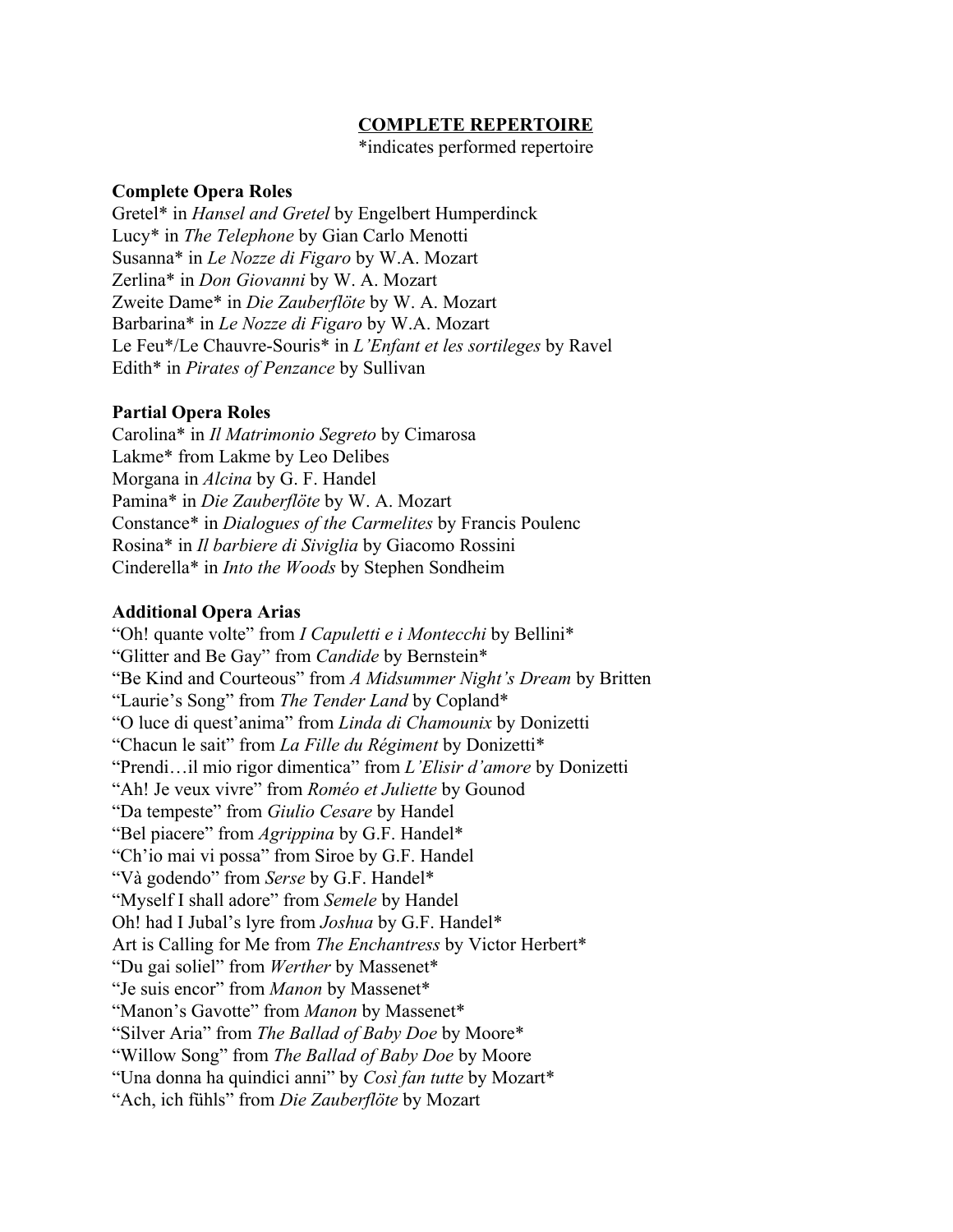"Ach, ich liebte" from *Die Entfuhrung aus dem Serail* by Mozart "Deh vieni, non tardar" from *Le Nozze fi Figaro* by Mozart\* "Un moto di gioia" from *Le Nozze de Figaro* by Mozart\* "In uomini, in soldati" from *Così fan tutte* by Mozart\* "Quando m'en vo" from *La Bohème* by Puccini "Mein Herr Marquis" from *Die Fledermaus* by Johann Strauss "Presentation of the Rose" from *Der Rosenkavalier* by R. Strauss\* "Fiakermilli's Aria" from *Arabella* by Strauss "No word From Tom" from *The Rake's Progress* by Stravinsky "Sorry her lot who loves too well" from *H.M.S. Pinafore* by Gilbert and Sullivan "Poor Wandring One" from *Pirates of Penzance* by Gilbert and Sullivan\* "Je suis Titania" from *Mignon* by Thomas "Caro Nome" from *Rigoletto* by Verdi\* "Sul fil d'un soffio etesio" from *Falstaf* by Verdi "Saper vorreste" from *Un Ballo in Maschera* by Giuseppe Verdi "Volta la terrea" from *Un Ballo in Maschera* by Giuseppe Verdi "What good would the moon be?" from *Street Scene* by Kurt Weill\* "Mr. Right" from *Love Life* by Kurt Weill\* "That's Him" from *One Touch of Venus* by Kurt Weill\*

# **Complete Oratorio**

*Magnificat* by Bach\* *Te Deum in C* by Britten\* *Requiem* by Fauré\* *Paukenmesse* by Haydn\* *Israel in Egypt* by Handel\* *Messiah* by Handel\* *Petite Messe Solennelle* by Rossini\* *Serenade to Music* by Vaughn Williams\*

#### **Partial Oratorio**

*Gloria* by Vivaldi\* *Creation* by Haydn *St. Matthew Passion* by Bach\* *St. John Passion* by Bach\* *Exsultate, Jubilate* by Mozart\*

# **Artsong Repertoire**

#### **Italian**

Il fervido desiderio by Vincenzo Bellini\* Ma rendi pur contento by Vincenzo Bellini\* Per la gloria d'adorarvi by Giovanni Battista Bonocini Sebben, Crudele by Antonio Caldara\*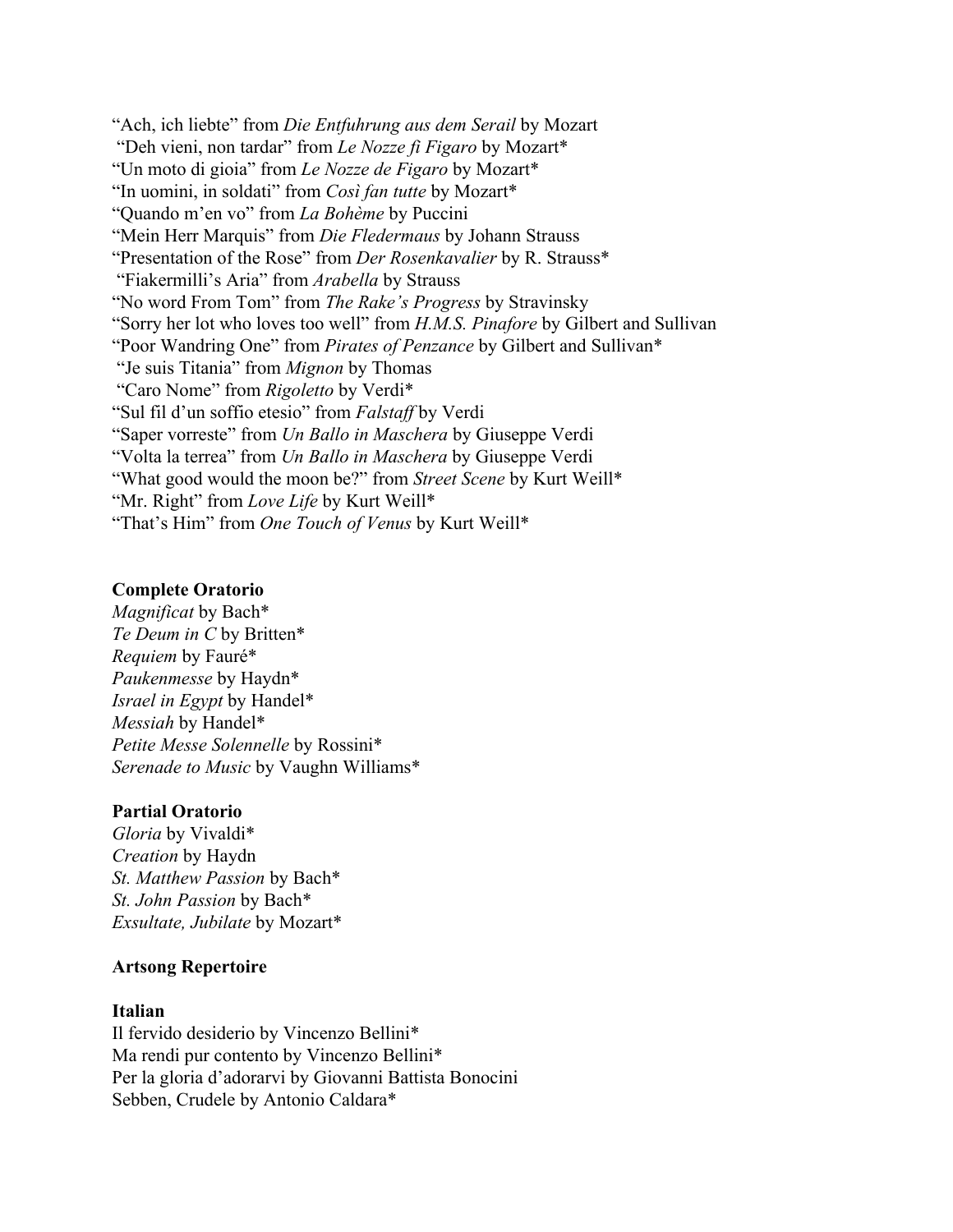Alma del core Antonio Caldara Ridente la calma by W.A. Mozart *Quattro Rispetti Toscani* by Ottorino Respighi\* Già il sole dal Gange by Alessandro Scarlatti Le Violette by Alessandro Scarlatti L'Astratto by Barbara Strozzi\* Tu lo sai by Giuseppe Torelli\* Zephyro Spira by Bartolomeo Tromboncino\* Quanto Sia Lieto il Giorno by Philippe Verdelot\* Quando Amor i Begli Occhi by Philippe Verdelot\*

#### **English**

*songs about spring* by Dominick Argento\* *Hermit Songs* by Samuel Barber\* The Daisies by Samuel Barber\* Sure on this shining night by Samuel Barber\* The Monk and His Cat by Samuel Barber\* St. Ita's Vision by Samuel Barber\* *Four Poems* by Marion Bauer\* The Year's at the Spring by H.H.A. Beach\* Ah! Love, but a day! By H.H.A. Beach\* *I hate music!* A Cycle of Five Kid Songs for Soprano by Leonard Bernstein\* O can ye sew cushions? by Benjamin Britten\* The Salley Gardens by Benjamin Britten\* O Waly, Waly by Benjamin Britten\* Why do they shut me out of heaven? by Aaron Copland\* Heart, we will forget him by Aaron Copland\* Come again sweet love by John Dowland\* Burst forth my tears by John Dowland\* Can she excuse my wrongs by John Dowland\* Good morning, Midnight by John Duke Heart! We will forget him! John Duke Nobody knows the little Rose by John Duke\* Bee! I'm expecting you! by John Duke\* Joy by Ricky Ian Gordon\* Souvenir by Ricky Ian Gordon\* Come Ready and See Me by Richard Hundley Will there really be a morning? by Richard Hundley\* *Sonnets From the Portuguese* by Libby Larsen\* Pippa's Song by Ned Rorem Cradle Song by Ned Rorem In a Gondola by Ned Rorem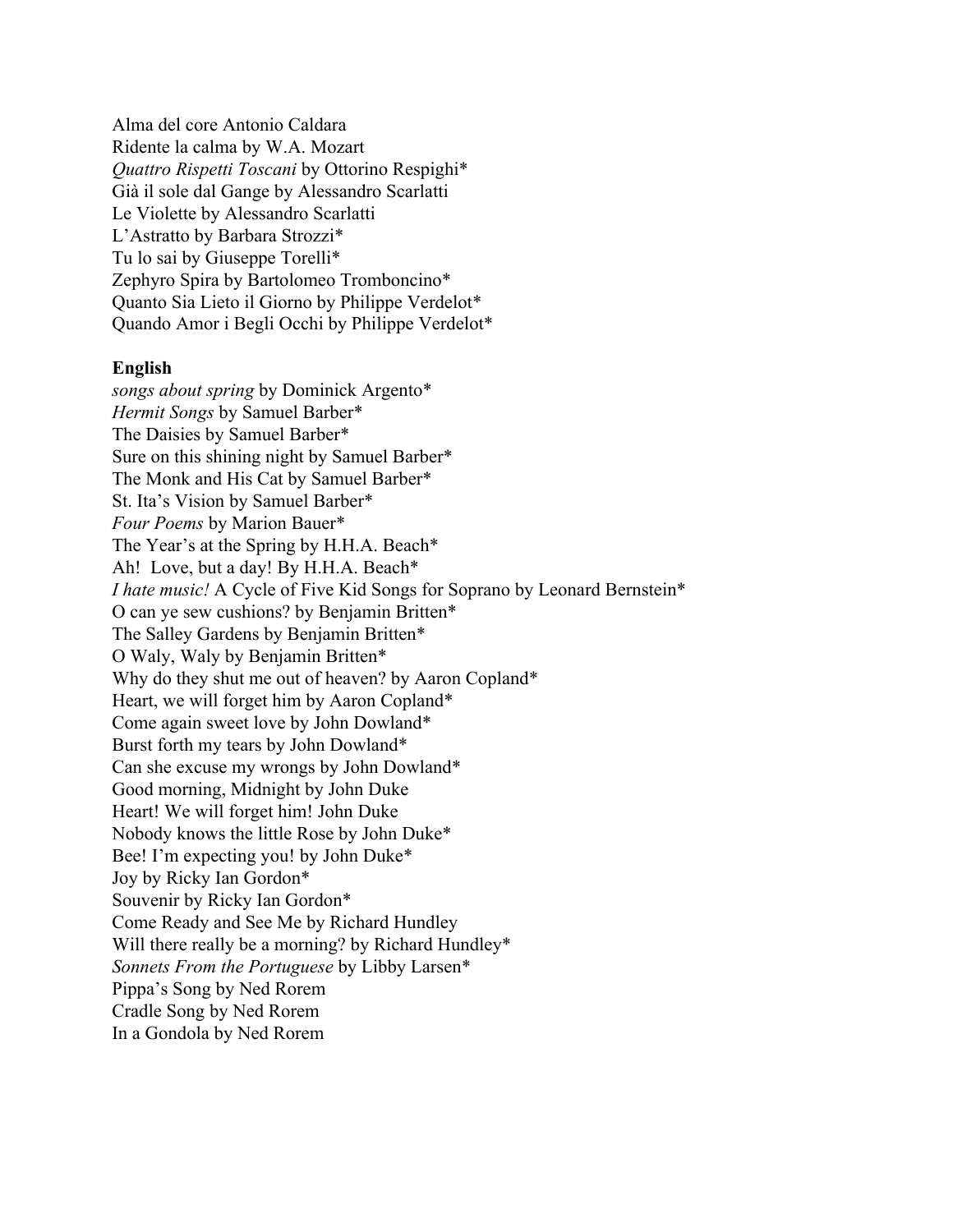### **German**

Mädchenlied Op. 95, No. 6 by Johannes Brahms\* Mädchenlied by Johannes Brahms\* Das Mädchen spricht by Johannes Brahms\* Meine Liebe ist grün by Johannes Brahms\* Auf Flügeln des Gesanges by Felix Mendelssohn Traumleben by Arnold Schönberg Mädchenlied by Arnold Schönberg Ghasel by Arnold Schönberg Der Wanderer by Arnold Schönberg Lied der Mignon by Schubert\* Gretchen am Spinnrade by Scubert\* Die Liebe hat gelogen by Franz Schubert Der Jüngling an der Quelle by Franz Schubert Im Frühling by Franz Schubert\* An die Musik by Franz Schubert Ich stand in dunklen Traümen by Clara Schumann\* Die stille Lotosblume by Clara Schumann\* Liebeszauber by Clara Schumann\* Ich hab' in deinem auge by Clara Schumann\* Er ist gekommen by Clara Schumann\* Die Lotosblume by Robert Schumann Mondnacht by Robert Schumann Der Nussbaum by Robert Schumann\* Er ist's by Robert Schumann\* Aufträge by Robert Schumann\* Widmung by Robert Schumann\* Du bist wie eine Blume by Robert Schumann\* *Brentano Lieder* by Richard Strauss\* Ständchen by Richard Strauss\* Ich Schwebe by Richard Strauss\* Kling! by Richard Strauss\* Er ist's by Hugo Wolf Mir ward gesagt from *Italienisches Liederbuch* by Hugo Wolf Dass doch gemalt from *Italienisches Liederbuch* by Hugo Wolf Mein Liebster ist so klein from *Italienisches Liederbuch* by Hugo Wolf Nein, junger Herr from *Italienisches Liederbuch* by Hugo Wolf Ich esse nun mein Brod from *Italienisches Liederbuch* by Hugo Wolf Ich liess mir sagen from *Italienisches Liederbuch* by Hugo Wolf Wie soll ich frohlich sein from *Italienisches Liederbuch* by Hugo Wolf

#### **French**

Les Papillons by Ernst Chausson\*